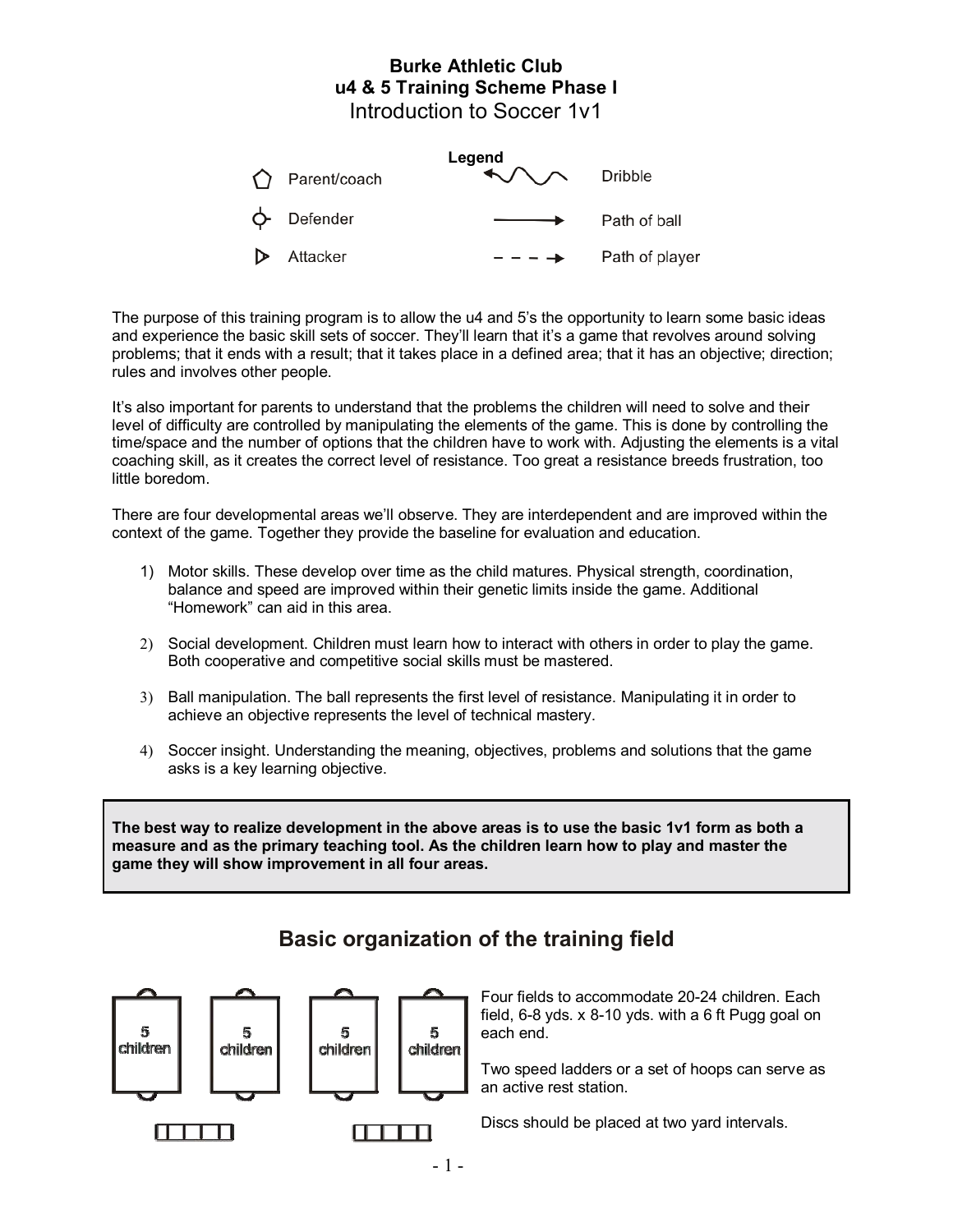Color code the fields using different colored discs.

6í Pugg goals are recommended.

The basic field dimensions are 5 yds x 8 yds.

# **Basic games**

# **1) Introduction to the basic game and taking turns.**



- 1) Up to three children sit next to each goal.
- 2) A parent monitors each group. Each parent can 'cover' one end line and one sideline.
- 3) One child from each line starts on the field in front of their goal. One child has a ball, he or she is the "attacker."
- 4) On a signal from a parent the attacker tries to score and the opponent defends.
- 5) The round/game is over when the ball leaves the field, either over the side, end or when a goal is scored.
- 6) Those two children return to the end of their line and the next two take a turn.
- 7) When each child in a line has had a turn the other line gets to start the attack.

#### **Learning points:**

- 1) The game is limited to the area of the field. Do the children recognize when to stop playing?
- 2) Direction goals at each end. Do they remember which is their goal to attack? Defend?
- 3) Basic idea of attacker, (has possession) and defender, (doesnít have possession.) Tasks.
- 4) Introduction to transition, change of possession doesnít stop the game. Can they adapt to the change in tasks with the change in possession?
- 5) Technique is used to achieve an objective, scoring, keeping the ball or winning the ball. Keep comments to yes/no questions. Was it good? Not so good? Was it too far? Too close? Was it in? Out? On? Off? Too fast? Too slow?
- 6) All motor skills are used in the context of the game. Parents can evaluate what areas the children need to work on based on performance. How do they move laterally? Backwards? Change of speed and direction?
- 7) Children have to appreciate that their opponent is necessary to play the game and should be treated with respect. Can they get along with their opponent?
- 8) Do they look 'off of the field' for guidance or support? (This is not good. They need to mentally stay on the field. $i$ )

### **2) Variation on the basic game. Extended play and increased technical demands.**



- 1. Both parents have a supply of extra balls.
- 2. When a goal is scored, (or possibly when the ball goes out of play), a parent puts a new ball into play.
- 3. A round/game should not run any longer then 1 minute.
- 4. Itís best if there are only two or three children at a goal.

**Learning points:**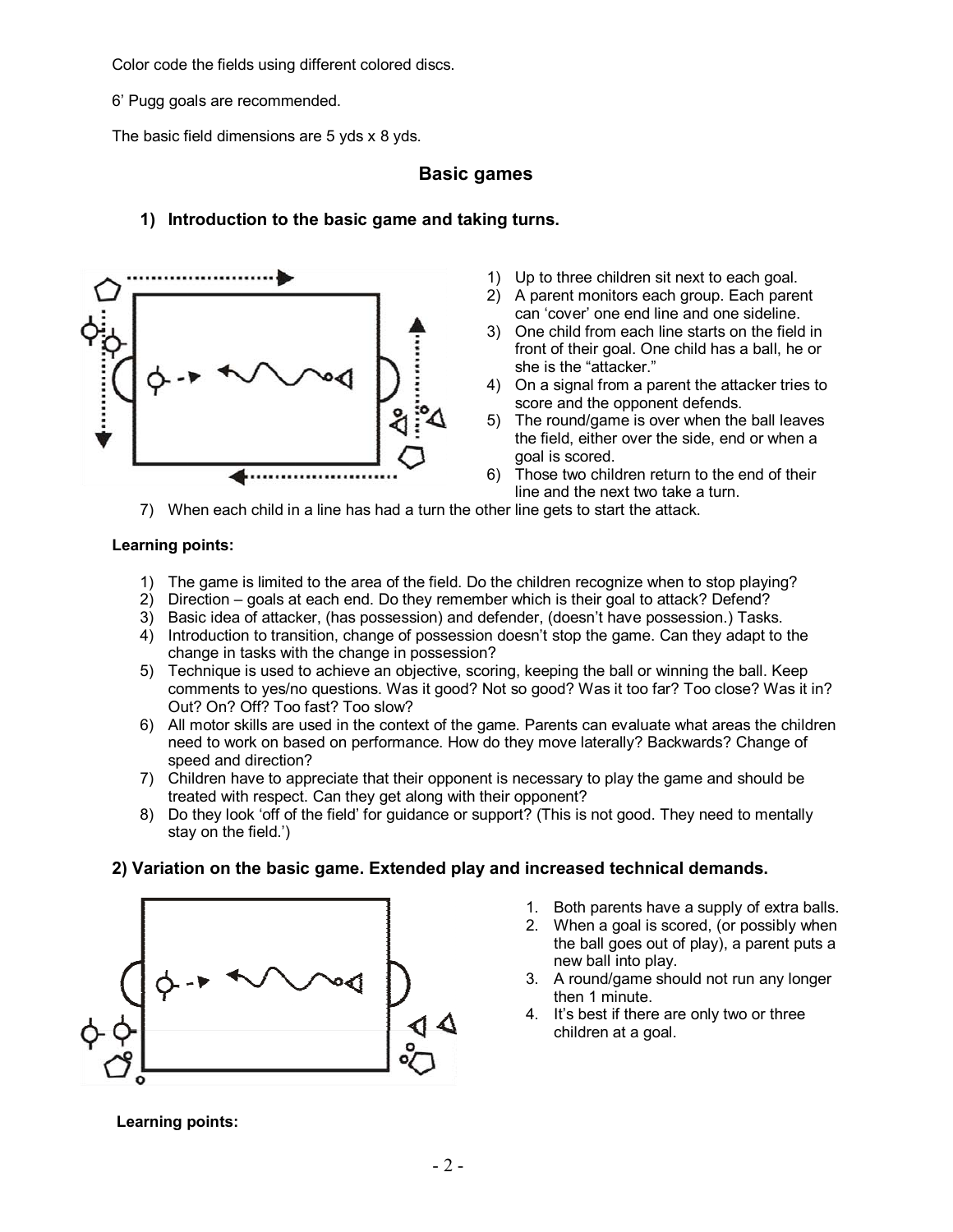- 1. The game doesnít end when the ball goes out of play or a goal is scored. Improves concentration.
- 2. Theyíll have to quickly change direction and speeds as the new ball goes into play and they adjust to the new situation.
- **3.** Theyíll learn how to contend with a free ball on the field and an opponent in close proximity.

### **3) Variation on the basic game. Extended play and increased technical demands II.**



- 1) Several parents surround the field. When the ball goes out of play they quickly put it back into play.
- 2) A parent can put a new ball back into play after a goal is scored.
- 3) A round/game should not run longer then 1 minute.

**Learning points:** 

Same as above.

### **4) Change of possession as a consequence**.



- 1. Each round/game is one minute.
- 2. When the ball goes out of play the child who has possession gets to dribble the ball back onto the field from where the ball went out.
- 3. After a goal the child who conceded it gets possession of the ball and can dribble it on, from their own end line, to restart the game.
- 4. The defender should move back to their own goal to allow the attacker space to enter the field.

#### **Learning points:**

- 1. When you play the ball off of the field the other player gets it. Keeping the ball on the field is important.
- 2. Helps to develop field sense. An awareness of the limited playing area.
- 3. Technique is a tool to keep the ball in play and possession as well as scoring.
- 4. "Winning" the ball replaces "defending."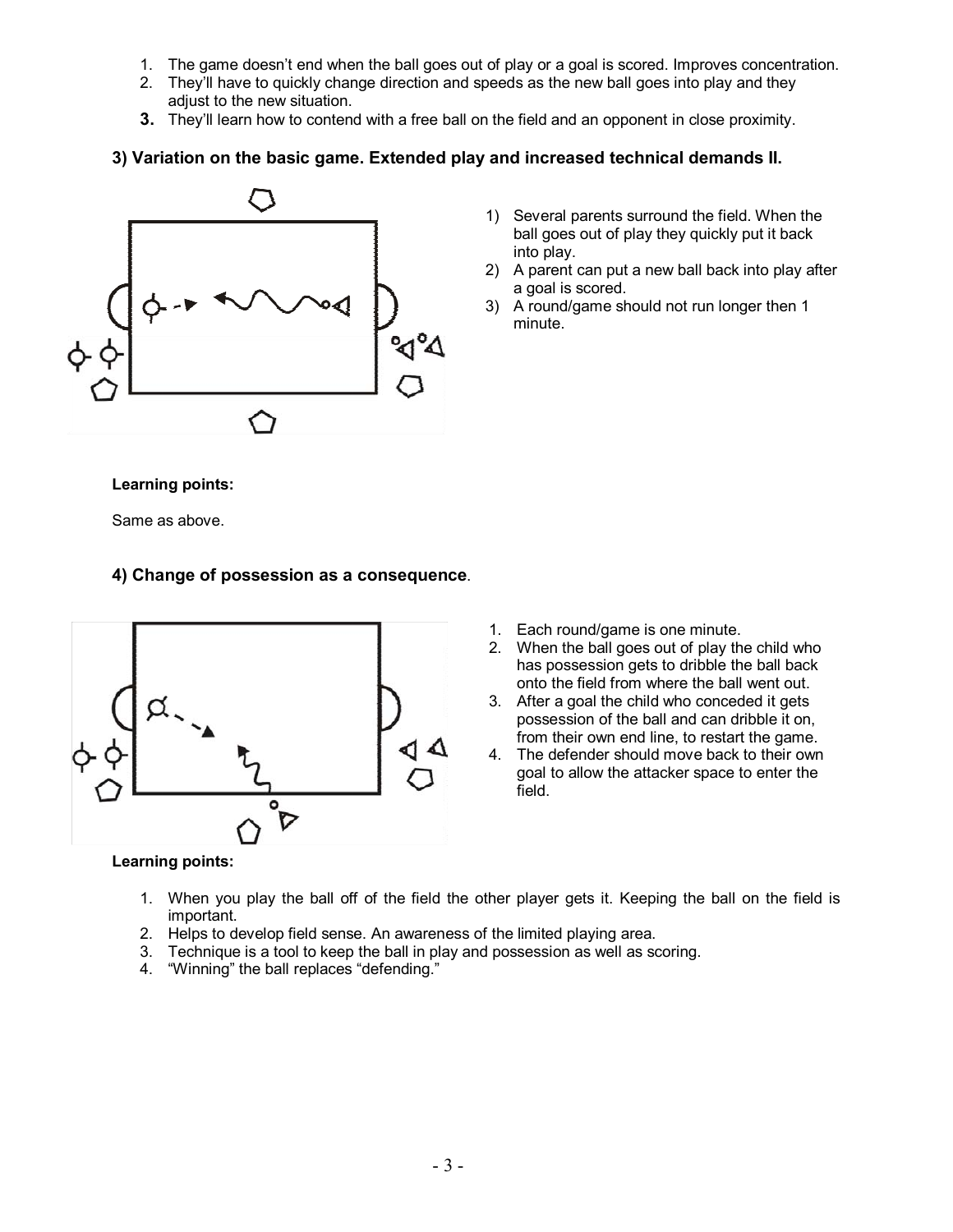

- 1) Same structure as above but a parent passes the ball to the attacker to start the game. The attacker will have to receive the ball while their opponent closes down on him or her. Ensure a quality service.
- 2) In this example the attacker will receive the ball with their right foot. By passing the ball to the player at the other goal that player will have to use their left foot.
- 3) Allow a child to make the inbounds pass. They are practicing passing to a teammate. The quality of the pass will determine if the round/game can begin or not. Rotate the passer after each round/game.

# **Learning points:**

1) Increased demands on concentration as well as receiving the ball.



**6) Crowded field. Increased complexity and traffic**. (Advanced players.)

1) Two 1v1ís simultaneously on the same field.

- 2) Field dimensions, 8-10 yds. x 10-12 yds.
- 3) Players are paired off, one attacker vs. one defender. They cannot intentionally become involved with the other pair.
- 4) Each attacker starts with a ball. When they touch it the game goes live and the defender can react. (Or the game goes live by a parent saying "Start."
- 5) When an attacker scores that game is over, the
- other game continues until a goal is scored.
- 6) Add parents around the field to help keep the ball in play.

### **Learning points:**

- 1) With the field being more crowded, the children will have to be aware of the moving obstacle. Can they use it to their advantage?
- 2) Dealing with more distractions.

# **7) Four-goal game. Changing directions.**



1) There will be two sets of small Pugg goals. If they are not available use 8 cones. They can be used to set up the Four-Goal game.

2) Adjust the service/starts to suit needs.

**Learning points:**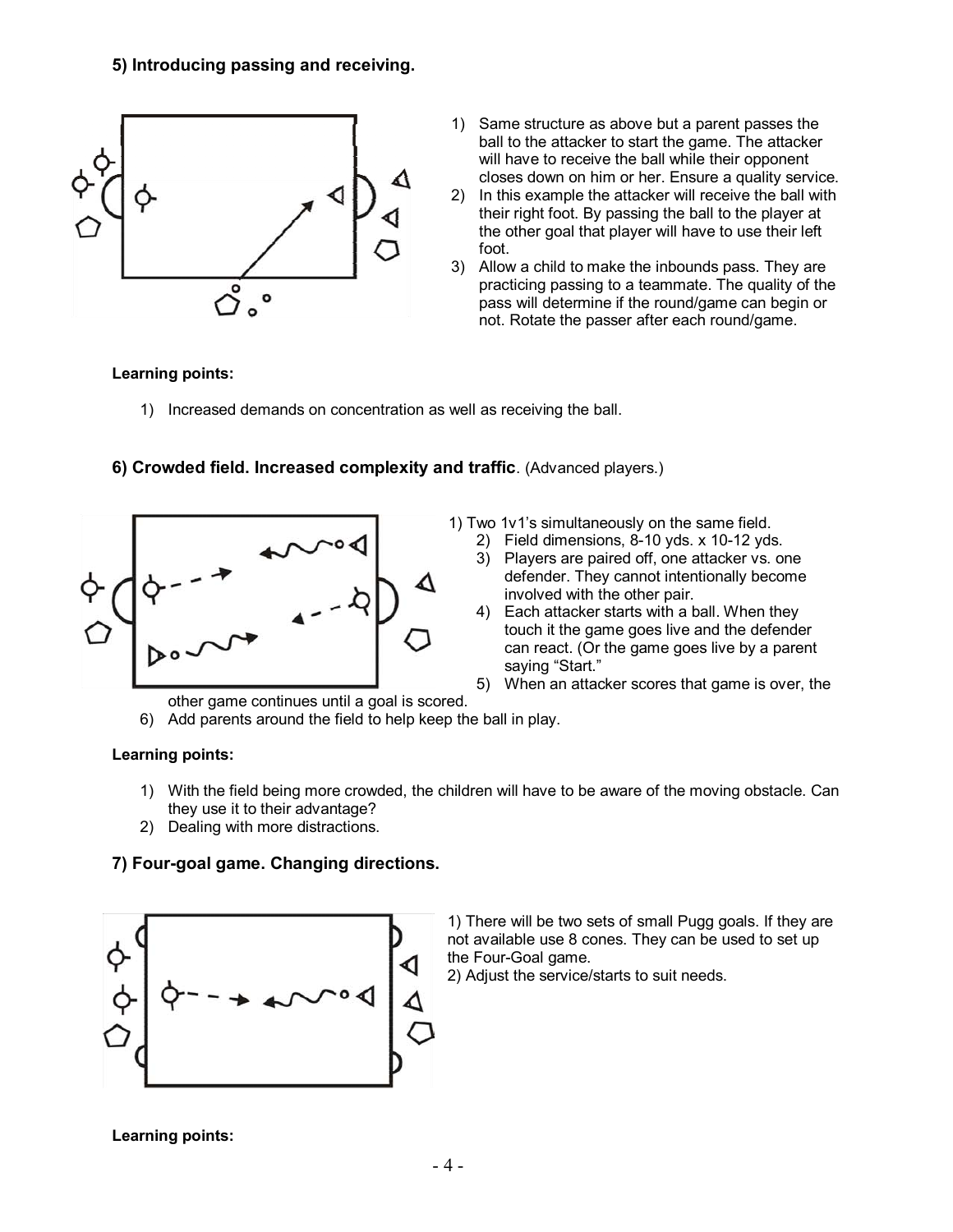1. Changing the direction of the attack. Using the ball to draw the defender away from the goal that you want to attack.

Using 1v1 as the model to measure and learn by at this age presents a problem for the children who arenít ready for this level of play. Some children will arrive at the sessions and will not be able to handle the social interactions. They won't be able to let go of their parent. Others won't have the necessary ball manipulation and insight skills to make the game meaningful.

These children can engage in activities more in line with their own needs and abilities. The socially shy child can watch the other children, gradually moving closer to the action. When they're ready they can play a turn or two with a child they feel comfortable with. Children who lack the motor, ball manipulation or insight skills can work on soccer like activities until they're ready to try them out in the game. See VYSA's u5 lesson plan for some ideas; http://www.vysa.com/docs/programs/34831/U5-LP-050204.pdf and the NASL site for video clips with individual moves; http://www.nasl.com/drills/moves.htm.

# **Burke Athletic Club u-4 & 5 Training Scheme II**  Introducing Teammates

Children should be introduced to this new level when they have demonstrated the following in 1v1:

- 1. That they recognize the field as a place to play soccer.
- 2. They recognize the basics of the game, i.e., limits of the field, goal orientation, basic rules, (donít use your hands) and an opponent.
- 3. They recognize the two main moments, in possession and opponent in possession and the basic tasks, attacker  $-$  to score goals and defender  $-$  to win the ball back.
- 4. They begin to demonstrate independence and self-reliance. Their focus is on what is happening on the field and not directed towards outside distractions.

Children can develop their soccer talents in the basic 1v1 form. But don't expect a child to reach the top of each significant area at once. He or she may be comfortable with the physical elements but not much with the social side. Finally, children are inconsistent. Yesterdayís stellar performance can be followed by today's debacle. Dealing with this requires patience on everyone's part.

- 1. Motor skill development. They appear comfortable with the physical challenges that 1v1 presents. They can turn, speed up, slow down, move forwards, backwards, side-to-side, start and stop in relation to the ball and the opponent. They are able to handle the physical challenges of the opponent and the occasional fall that comes with the game.
- 2. Social development. They are able to play cooperatively with the opponent. He or she can take both sides of competition, success and failure in stride. They recognize that scoring a goal is nice and conceding one is not the end of the world. They are able to maintain concentration on the field and are not dependent on outside support. (They don't look for approval or direction from a significant other.)
- 3. He or she can manipulate the ball when in possession to achieve their task. They demonstrate the ability to use different surfaces of both feet; inside, outside, sole of the foot and the toe. They appreciate the value of close control, change of direction and change of pace.
- 4. Soccer insight. They appreciate that when in possession they need to keep the ball until they have the opportunity to score. When they're not in possession they need to win the ball, not just defend the goal or kick the ball away. The opponent and the game represent a problem that they have to solve and they must use their soccer talents to solve it.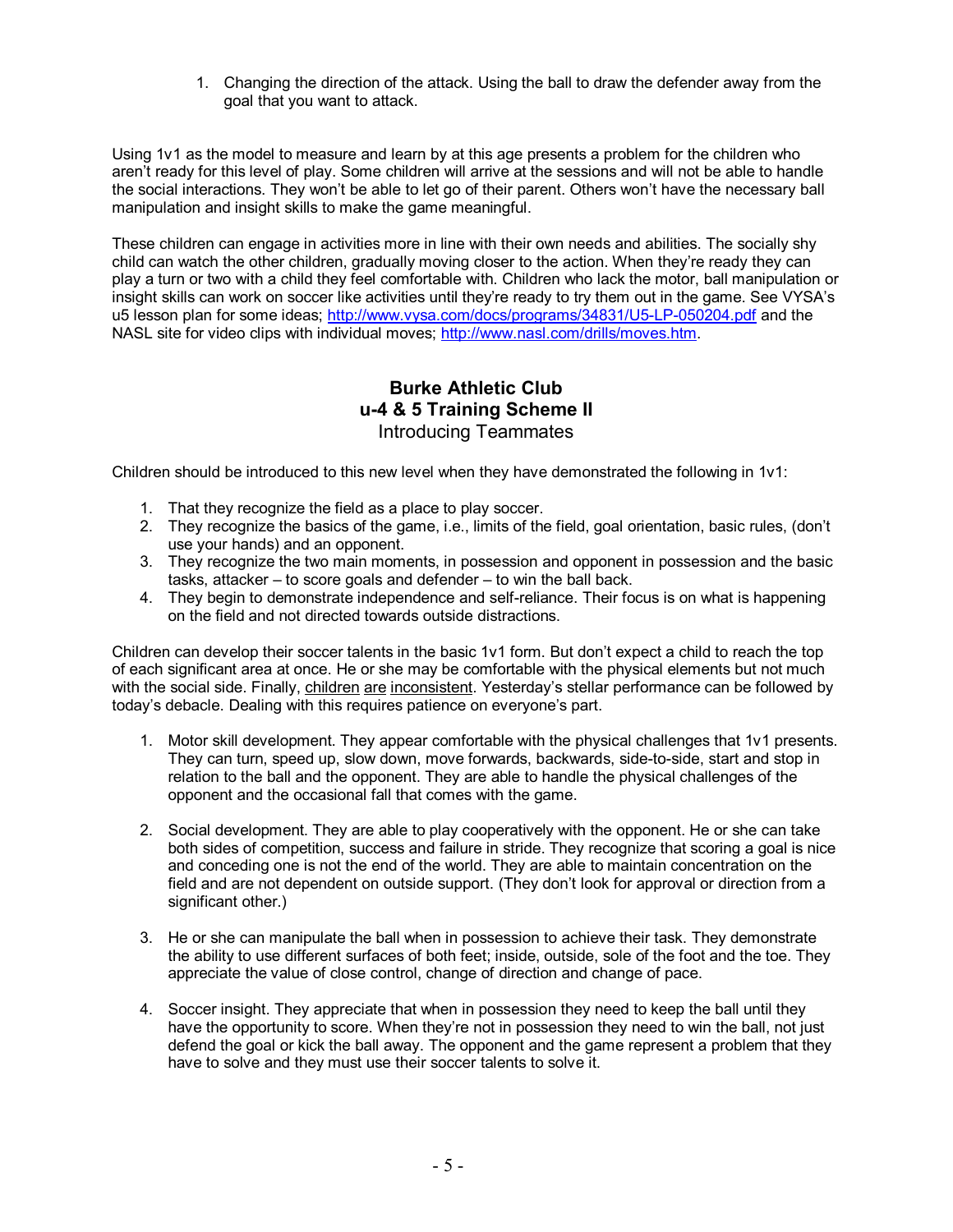# **Introducing Teamwork**

As the players gain in confidence and competence in the 1v1 form they will need to move onto the next level of play, playing with a teammate. This requires them to learn an entirely new way to see the game, introduces the division of tasks and offers new technical skills that need to be mastered.

The best way to introduce this level is with the forms of  $1v2$  and  $2v1$  where only one 'team' plays with a teammate. This minimizes the number of distractions and options that the children and you have to deal with.

The 1v2 form, one attacker against two defenders is the easier of the two. Preferably the attacker should be playing at a higher level then the defenders. He or she will need to be comfortable and confident with the attacking role from 1v1. Use older or more experienced players if necessary to get the games going.

# **1) Introducing the basic forms for team play, 1v2, the second defender.**



Introduce this form with the players starting in front of their own goals. The attacker touches the ball, or the game begins on the coach's signal. Use this form for the orientation phase. Mistakes, and there will be plenty, can supply you with real examples and player problems. You are setting a frame of reference, a base line for the children.

### **2) First coaching point for the defenders, one presses the attacker, the second covers behind the first.**



After the orientation phase the defenders will need to work out a basic plan. The basic plan is "The pressing player *can* win the ball, but doesnít need to. The second player watches for the attacker's mistake and should be close enough to pounce on it." This introduces the separation of tasks between players.

In the diagram at left, one player, A, gets close to the attacker while the second, B, stays slightly behind him or her and in line with the goal.

Once they have their plan the first problem for the two defenders will be deciding who will take which role? In the beginning they might take a very strict, "I'll do this, you do that" approach. Experience, along with your quidance, will teach the players how to work together.

The second problem will be keeping the correct distance and angle between the two. Once again, the experience that they gain by playing in the form will provide them with plenty of opportunities for trial and error learning.

# **3) Next adjust the starting positions of the defenders.**

The defenders will not always be side by side in a game. Adjusting their starting positions gives them a new experience and problems to solve. It also allows you to control how quickly the second defender can come into play.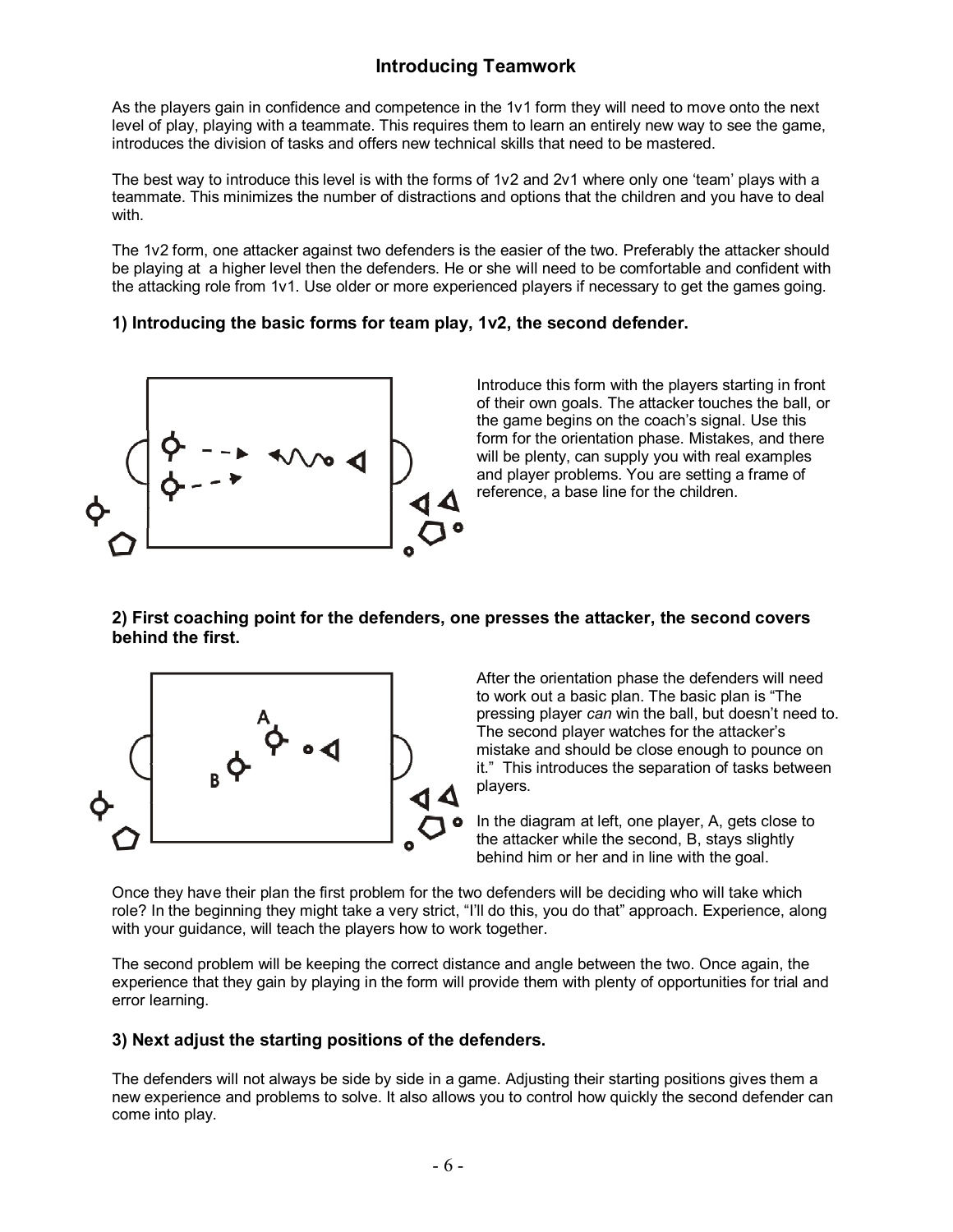

In the diagram at left start the game by passing the ball into the attacker from the side of the field. (Or the attacker can start with the ball.) One defender starts by their goal, the other next to you. By separating the defenders they will be faced with a variation on the basic problem, who should press the attacker and who should be in support? Who's closest to the attacker and who can get there the fastest? The increased distance between the defenders places an added burden on their communication and decision-making. (Children have a limited sphere of awareness. With the defenders split, the two must concentrate over a larger area.)

In this example the defender next to the coach must choose between run A and run B, to press or to cover. The decision will be based on the movement of his or her teammate and the attacker. (His or her teammate has to make the same decisions as well adding to the complexity.) The children will be developing their plan and teamwork on the fly.

### **4) Recovery runs from behind the ball.**



In the last example the second defender starts behind the ball. Theyíll have to recover back to goal side, or go straight to the attacker in order to take up a useful defensive position.

Later on the defenders can have enough confidence in each other that a 1v1 is an acceptable risk. In that case the recovery run isn't necessary.

In these situations the two defenders will have to work together in order to get the most out of their numerical advantage. Their ability to read a dynamic situation will be tested, and developed with each opportunity they get. The attacker, on the other hand, only has to concentrate on the task of scoring themselves. For them, and you, the decision making process is much simpler because the options are fewer.

### **5) Introducing the basic form, 2v1, the second attacker.**



Introduce this form by letting the attackers start next to each other. Chances are they will come out together and too close. The second attacker may actually get in the way of the ball carrier and make his or her job more difficult. When both attackers have experienced the problem, they will have a frame of reference to understand your explanations about spacing.

Allowing children some experience in doing it wrong may help them appreciate how and why to do it right.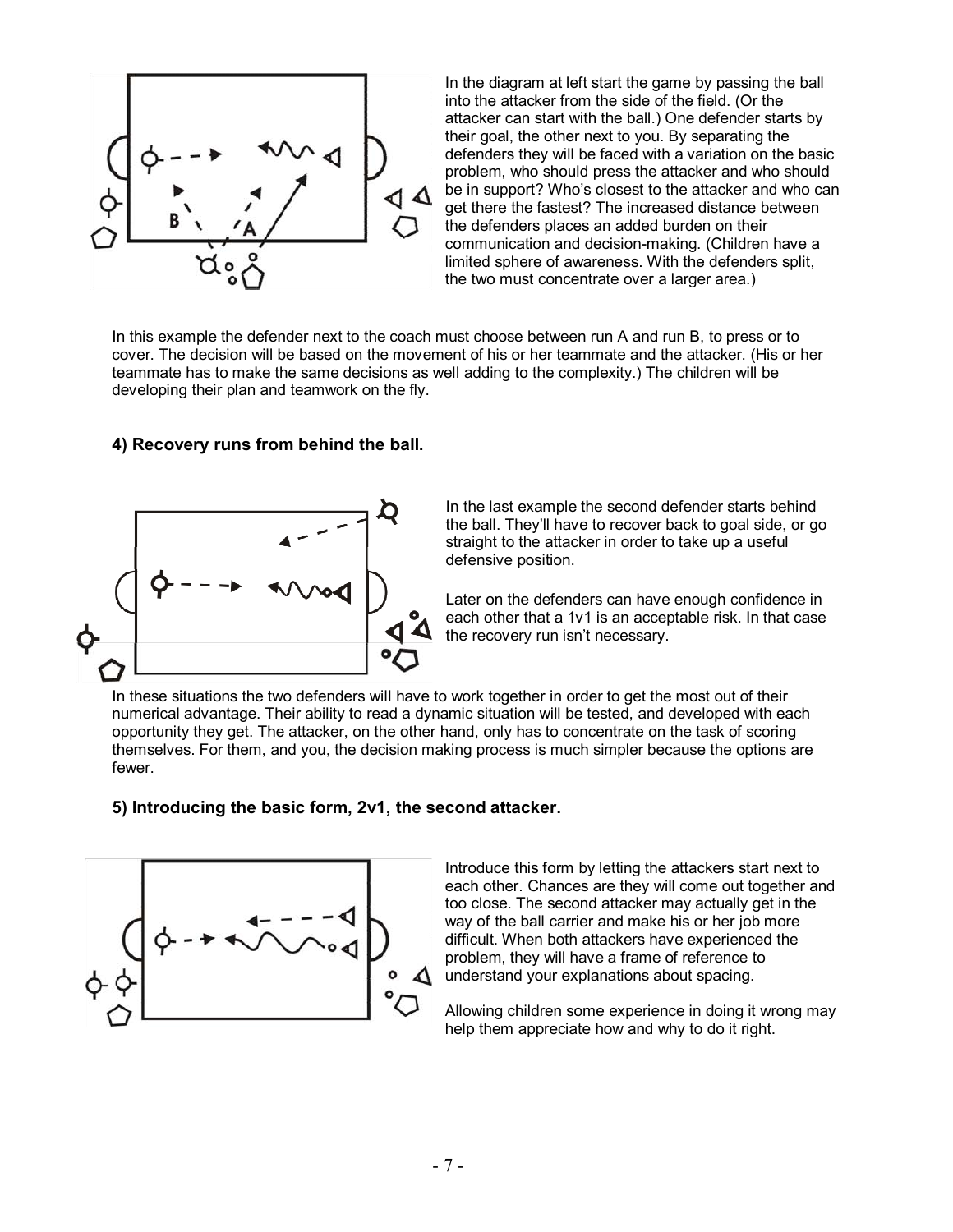**6) 2v1, separate the attackers, spreading out the field.** 



Next start with the attackers separated from each other. One attacker begins by his or her goal and their teammate is on the side. He or she passes the ball into their teammate to start.

This starting point ensures that the two attackers begin the game at a better distance then in the orientation game. Theyíll be able to compare the two situations and decide for themselves, which works best.

This is a good time to begin stressing that the attackers want to keep the ball 'clean.' When the

attackers have a numerical advantage their opponents should not be able to even touch the ball. They already know that the job of the attackers is 1) to score or, if that's not possible, 2) to keep possession. They need to learn that the easiest way to do this, keep possession, is to get the ball to the open player. Allowing the defender to even touch the ball is giving him or her a chance to turn the table on the attackers. "Playing clean" involves the ability to read the situation, understand the odds, choose accordingly and execute the decision.

### **7) 2v1, introducing players choice, the most basic decision. When you have space dribble.**



In this variation, allow the player with the ball to start with a player's choice. They can pass the ball in or dribble themselves. This will involve them immediately in the decision making process. "If the defender is far away, dribble."

When a player decides to move with the ball they need to watch what affect it has on the game. If the defender comes out to meet them, or stays put, the situation changes. How they react to the change is a key learning point.

# **8) Playerís choice, when youíre donít have space pass.**



Next you can encourage the defender to come out and stop the dribble. This leads to the next learning moment and decision. "If the defender blocks your way, find your teammate and pass. Use your numbers to your advantage." It also allows the second attacker to find the open space behind the defender where he or she can get the ball.

The first attacker can practice deception by looking away from their teammate before passing. If the defender is too close to the first attacker, have the first attacker move back 1-2 yards.